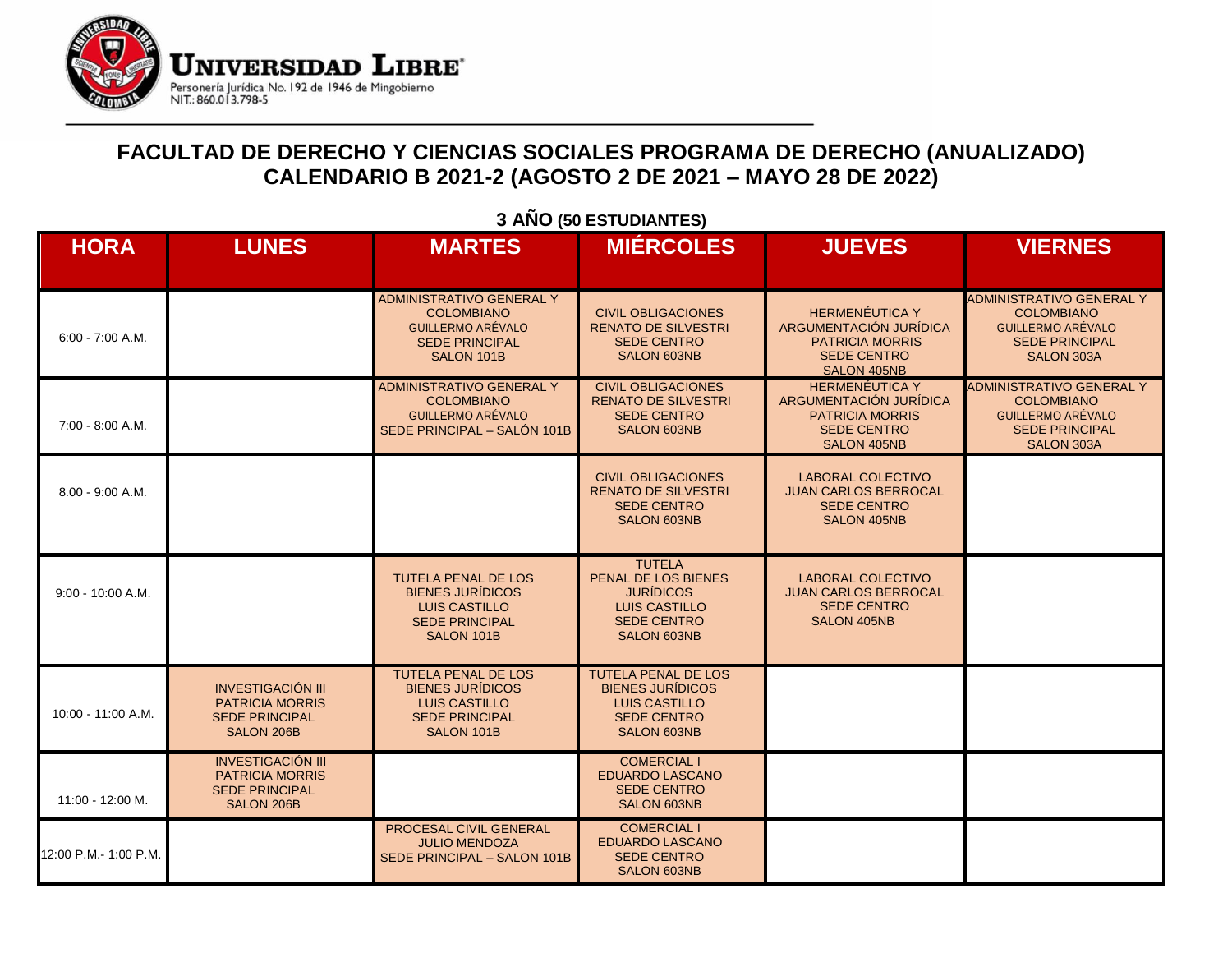

| <b>HORA</b>           | <b>LUNES</b> | <b>MARTES</b>                                                                         | <b>MIÉRCOLES</b> | <b>JUEVES</b> | <b>VIERNES</b> |
|-----------------------|--------------|---------------------------------------------------------------------------------------|------------------|---------------|----------------|
| 1:00 P. M.- 2:00 P.M. |              | PROCESAL CIVIL GENERAL<br><b>JULIO MENDOZA</b><br><b>SEDE PRINCIPAL</b><br>SALON 101B |                  |               |                |
| 2:00 - 3:00 P.M.      |              | PROCESAL CIVIL GENERAL<br><b>JULIO MENDOZA</b><br><b>SEDE PRINCIPAL</b><br>SALON 101B |                  |               |                |
| 3:00 - 4:00 P.M.      |              | PROCESAL PENAL<br><b>ALAIT FREJA</b><br><b>SEDE PRINCIPAL</b><br>SALON 303A           |                  |               |                |
| 4:00 - 5:00 P.M.      |              | PROCESAL PENAL<br><b>ALAIT FREJA</b><br><b>SEDE PRINCIPAL</b><br>SALON 303A           |                  |               |                |
| 5:00 - 6:00 P.M.      |              | PROCESAL PENAL<br><b>ALAIT FREJA</b><br><b>SEDE PRINCIPAL</b><br>SALON 303A           |                  |               |                |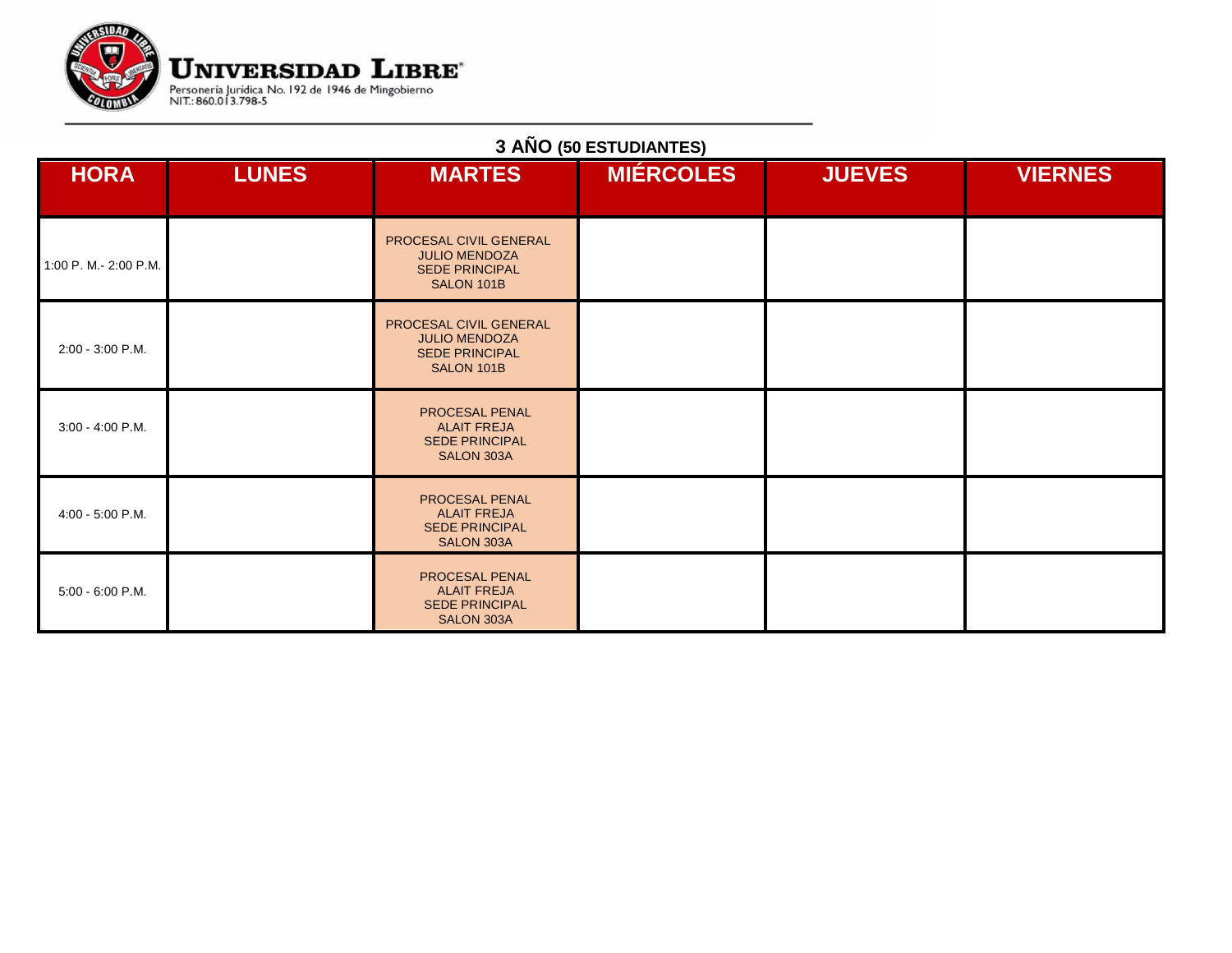

### **FACULTAD DE DERECHO Y CIENCIAS SOCIALES PROGRAMA DE DERECHO (ANUALIZADO) CALENDARIO B 2021-2 (AGOSTO 2 DE 2021 – MAYO 28 DE 2022)**

| <b>HORA</b>            | <b>LUNES</b>                                                                             | <b>MARTES</b>                                                                             | <b>MIÉRCOLES</b>                                                                                                              | <b>JUEVES</b>                                                                                               | <b>VIERNES</b>                                                                 |
|------------------------|------------------------------------------------------------------------------------------|-------------------------------------------------------------------------------------------|-------------------------------------------------------------------------------------------------------------------------------|-------------------------------------------------------------------------------------------------------------|--------------------------------------------------------------------------------|
| $6:00 - 7:00 A.M.$     | PROCESAL ADMINISTRATIVO<br><b>GUILLERMO ARÉVALO</b><br><b>SEDE CENTRO</b><br>SALON 607NB |                                                                                           | <b>FAMILIA Y DEL MENOR</b><br>RICARDO JIMÉNEZ<br><b>SEDE PRINCIPAL</b><br>SALON 102B                                          |                                                                                                             |                                                                                |
| 7:00 - 8:00 A.M.       | PROCESAL ADMINISTRATIVO<br>GUILLERMO ARÉVALO<br><b>SEDE CENTRO</b><br>SALON 607NB        |                                                                                           | <b>FAMILIA Y DEL MENOR</b><br>RICARDO JIMÉNEZ<br><b>SEDE PRINCIPAL</b><br>SALON 102B                                          | PROCESAL ADMINISTRATIVO<br><b>GUILLERMO ARÉVALO</b><br><b>SEDE CENTRO</b><br><b>SALON 603NB</b>             |                                                                                |
| $8.00 - 9:00 A.M.$     |                                                                                          |                                                                                           | <b>CRIMINOLOGÍA Y POLÍTICA</b><br><b>CRIMINAL</b><br>LUIS FELIPE VELÁSQUEZ<br><b>SEDE PRINCIPAL</b><br><b>SALON TORREON 1</b> | <b>SEGURIDAD SOCIAL</b><br>LUZ MERY RODRÍGUEZ<br><b>SEDE CENTRO</b><br><b>SALON 603NB</b>                   | <b>PROBATORIO</b><br><b>NUBIA MARRUGO</b><br><b>SEDE CENTRO</b><br>SALON 512NB |
| $9:00 - 10:00 A.M.$    |                                                                                          | <b>COMERCIAL II</b><br><b>JAVIER CRESPO</b><br><b>SEDE PRINCIPAL</b><br>SALON 302A        | CRIMINOLOGÍA Y POLITÍCA<br><b>CRIMINAL</b><br>LUIS FELIPE VELÁSQUEZ<br><b>SEDE PRINCIPAL</b><br><b>SALON TORREON 1</b>        | <b>SEGURIDAD SOCIAL</b><br>LUZ MERY RODRÍGUEZ<br><b>SEDE CENTRO</b><br><b>SALON 603NB</b>                   | <b>PROBATORIO</b><br><b>NUBIA MARRUGO</b><br><b>SEDE CENTRO</b><br>SALON 512NB |
| 10:00 - 11:00 A.M.     | <b>INVESTIGACIÓN IV</b><br>YOLANDA FANDINO<br><b>SEDE CENTRO</b><br><b>SALON 607NB</b>   | <b>COMERCIAL II</b><br><b>JAVIER CRESPO</b><br><b>SEDE PRINCIPAL</b><br><b>SALON 302A</b> |                                                                                                                               | <b>SEGURIDAD SOCIAL</b><br>LUZ MERY RODRÍGUEZ<br><b>SEDE CENTRO</b><br><b>SALON 603NB</b>                   | <b>PROBATORIO</b><br><b>NUBIA MARRUGO</b><br><b>SEDE CENTRO</b><br>SALON 512NB |
| 11:00 - 12:00 M.       | <b>INVESTIGACIÓN IV</b><br>YOLANDA FANDINO<br><b>SEDE CENTRO</b><br>SALON 607NB          |                                                                                           |                                                                                                                               | PROCESAL CIVIL ESPECIAL Y DE<br><b>FAMILIA</b><br>RODOLFO PÉREZ<br><b>SEDE CENTRO</b><br><b>SALON 603NB</b> |                                                                                |
| $12:00 M. - 1:00 P.M.$ |                                                                                          |                                                                                           | PROCESAL LABORAL<br><b>HERNANDO OTTO</b><br><b>FLORIAN</b><br><b>SEDE PRINCIPAL</b><br>SALON 103B                             | PROCESAL CIVIL ESPECIAL Y DE<br><b>FAMILIA</b><br>RODOLFO PÉREZ<br><b>SEDE CENTRO</b><br><b>SALON 603NB</b> |                                                                                |

### **4 AÑO GRUPO A (50 ESTUDIANTES)**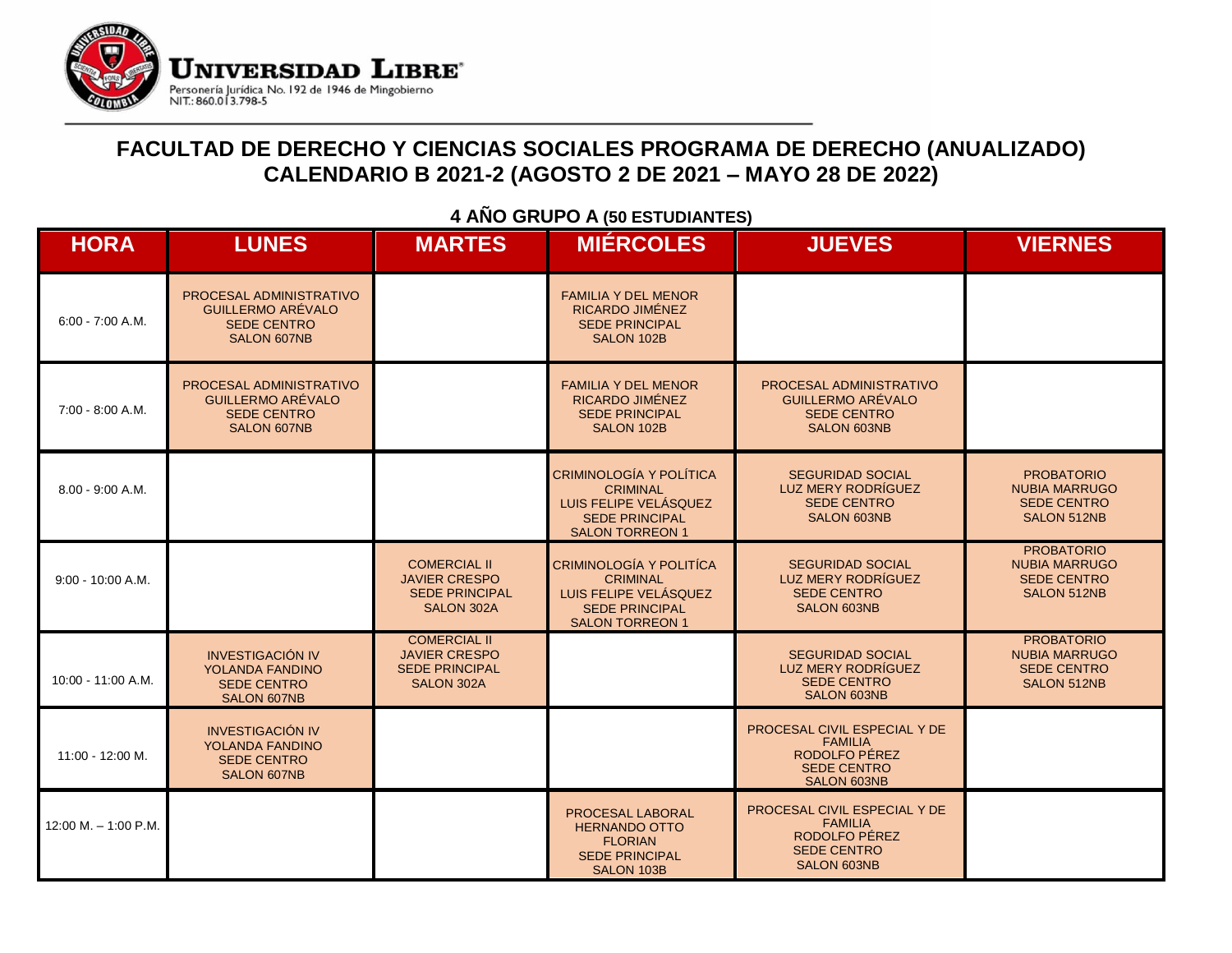

## **4 AÑO GRUPO A (50 ESTUDIANTES)**

| <b>HORA</b>        | <b>LUNES</b> | <b>MARTES</b> | <b>MIÉRCOLES</b>                                                                                  | <b>JUEVES</b>                                                                                        | <b>VIERNES</b> |
|--------------------|--------------|---------------|---------------------------------------------------------------------------------------------------|------------------------------------------------------------------------------------------------------|----------------|
| 1:00 - 2:00 P.M.   |              |               | PROCESAL LABORAL<br><b>HERNANDO OTTO</b><br><b>FLORIAN</b><br><b>SEDE PRINCIPAL</b><br>SALON 103B | PROCESAL CIVIL ESPECIAL Y<br><b>DE FAMILIA</b><br>RODOLFO PÉREZ<br><b>SEDE CENTRO</b><br>SALON 603NB |                |
| 2:00 - 3:00 P.M.   |              |               | <b>CONTRATOS</b><br><b>RENATO DE SILVESTRI</b><br><b>SEDE PRINCIPAL</b><br>SALON 103B             |                                                                                                      |                |
| $3:00 - 4:00$ P.M. |              |               | <b>CONTRATOS</b><br><b>RENATO DE SILVESTRI</b><br><b>SEDE PRINCIPAL</b><br>SALON 103B             |                                                                                                      |                |
| $4:00 - 5:00$ P.M. |              |               |                                                                                                   |                                                                                                      |                |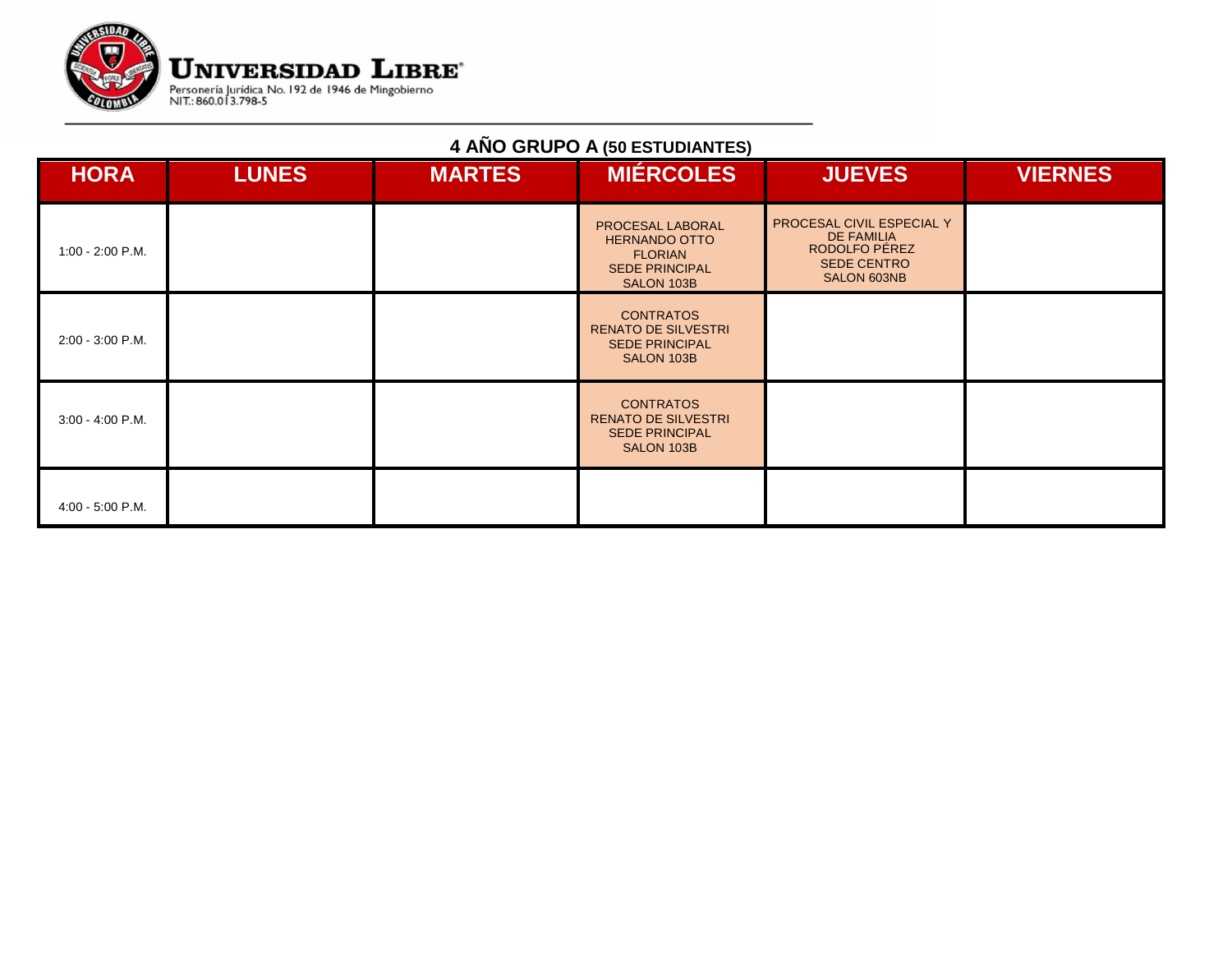

### **FACULTAD DE DERECHO Y CIENCIAS SOCIALES PROGRAMA DE DERECHO (ANUALIZADO) CALENDARIO B 2021-2 (AGOSTO 02 DE 2021 – MAYO 28 DE 2022)**

| <b>HORA</b>            | <b>LUNES</b>                                                                                                | <b>MARTES</b>                                                                           | <b>MIÉRCOLES</b>                                                                                  | <b>JUEVES</b>                                                                                 | <b>VIERNES</b>                                                                                                          |
|------------------------|-------------------------------------------------------------------------------------------------------------|-----------------------------------------------------------------------------------------|---------------------------------------------------------------------------------------------------|-----------------------------------------------------------------------------------------------|-------------------------------------------------------------------------------------------------------------------------|
| $6:00 - 7:00 A.M.$     | <b>SEGURIDAD SOCIAL</b><br><b>JUAN CARLOS BERROCAL</b><br><b>SEDE CENTRO</b><br>SALON 603NB                 | <b>FAMILIA Y DEL MENOR</b><br><b>VILMA RIAÑO</b><br><b>SEDE PRINCIPAL</b><br>SALON 106B |                                                                                                   | <b>PROBATORIO</b><br>DAVID GUETTE HERNÁNDEZ<br><b>SEDE CENTRO</b><br><b>SALON 508NB</b>       |                                                                                                                         |
| 7:00 - 8:00 A.M.       | <b>SEGURIDAD SOCIAL</b><br><b>JUAN CARLOS BERROCAL</b><br><b>SEDE CENTRO</b><br><b>SALON 603NB</b>          | <b>FAMILIA Y DEL MENOR</b><br><b>VILMA RIAÑO</b><br><b>SEDE PRINCIPAL</b><br>SALON 106B |                                                                                                   | <b>PROBATORIO</b><br>DAVID GUETTE HERNÁNDEZ<br><b>SEDE CENTRO</b><br><b>SALON 508NB</b>       | PROCESAL ADMINISTRATIVO<br>PATRICA MORRIS BOLAÑO<br><b>SEDE PRINCIPAL</b><br>SALON 101B                                 |
| 8.00 - 9:00 A.M.       | <b>SEGURIDAD SOCIAL</b><br><b>JUAN CARLOS BERROCAL</b><br><b>SEDE CENTRO</b><br><b>SALON 603NB</b>          | <b>COMERCIAL II</b><br><b>EDUARDO LASCANO</b><br><b>SEDE PRINCIPAL</b><br>SALON 106B    |                                                                                                   | <b>PROBATORIO</b><br>DAVID GUETTE HERNÁNDEZ<br><b>SEDE CENTRO</b><br><b>SALON 508NB</b>       | PROCESAL ADMINISTRATIVO<br>PATRICA MORRIS BOLAÑO<br><b>SEDE PRINCIPAL</b><br>SALON 101B                                 |
| $9:00 - 10:00 A.M.$    |                                                                                                             | <b>COMERCIAL II</b><br><b>EDUARDO LASCANO</b><br><b>SEDE PRINCIPAL</b><br>SALON 106B    | PROCESAL LABORAL<br><b>HERNANDO OTTO</b><br><b>FLORIAN</b><br><b>SEDE PRINCIPAL</b><br>SALON 303A |                                                                                               | PROCESAL ADMINISTRATIVO<br>PATRICA MORRIS BOLAÑO<br><b>SEDE PRINCIPAL</b><br>SALON 101B                                 |
| 10:00 - 11:00 A.M.     |                                                                                                             | <b>INVESTIGACIÓN IV</b><br>OONA HERNÁNDEZ PALMA<br><b>SEDE PRINCIPAL</b><br>SALON 106B  | PROCESAL LABORAL<br><b>HERNANDO OTTO</b><br><b>FLORIAN</b><br><b>SEDE PRINCIPAL</b><br>SALON 303A | <b>CONTRATOS</b><br><b>CARLOS ESPINEL BENITEZ</b><br><b>SEDE CENTRO</b><br><b>SALON 508NB</b> | CRIMINOLOGÍA Y POLÍTICA<br><b>CRIMINAL</b><br>LUIS FELIPE VELÁSQUEZ LYONS<br><b>SEDE PRINCIPAL</b><br>SALON 304B        |
| 11:00 - 12:00 M.       |                                                                                                             | <b>INVESTIGACIÓN IV</b><br>OONA HERNÁNDEZ PALMA<br><b>SEDE PRINCIPAL</b><br>SALON 106B  |                                                                                                   | <b>CONTRATOS</b><br><b>CARLOS ESPINEL BENITEZ</b><br><b>SEDE CENTRO</b><br><b>SALON 508NB</b> | <b>CRIMINOLOGÍA Y POLÍTICA</b><br><b>CRIMINAL</b><br>LUIS FELIPE VELÁSQUEZ LYONS<br><b>SEDE PRINCIPAL</b><br>SALON 304B |
| $12:00 M. - 1:00 P.M.$ | PROCESAL CIVIL ESPECIAL Y DE<br><b>FAMILIA</b><br>RODOLFO PÉREZ<br><b>SEDE CENTRO</b><br><b>SALON 603NB</b> |                                                                                         |                                                                                                   |                                                                                               |                                                                                                                         |

#### **4 AÑO GRUPO B (50 ESTUDIANTES)**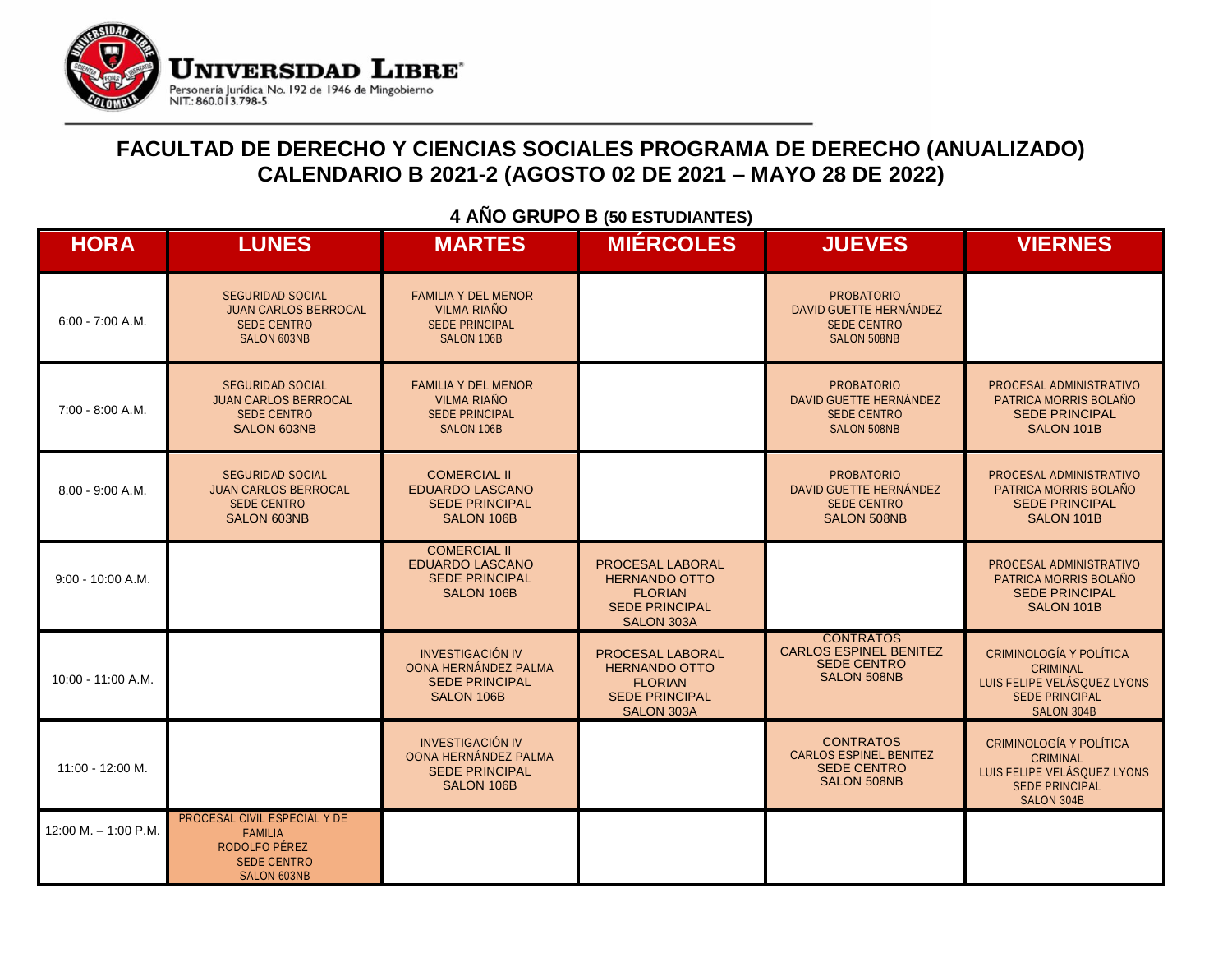

| <b>QLOWDY</b><br>$1:00 \text{ P.M.} = 2:00 \text{ P.M.}$ | PROCESAL CIVIL ESPECIAL Y DE<br>FAMILIA                                       |  |  |
|----------------------------------------------------------|-------------------------------------------------------------------------------|--|--|
|                                                          | RODOLFO PÉREZ<br><b>SEDE CENTRO</b>                                           |  |  |
|                                                          | SALON 603NB                                                                   |  |  |
|                                                          | 2:00 P.M. - 3:00 P.M PROCESAL CIVIL ESPECIAL Y DE<br>FAMILIA<br>RODOLFO PÉREZ |  |  |
|                                                          | SEDE CENTRO<br>SALON 603NB                                                    |  |  |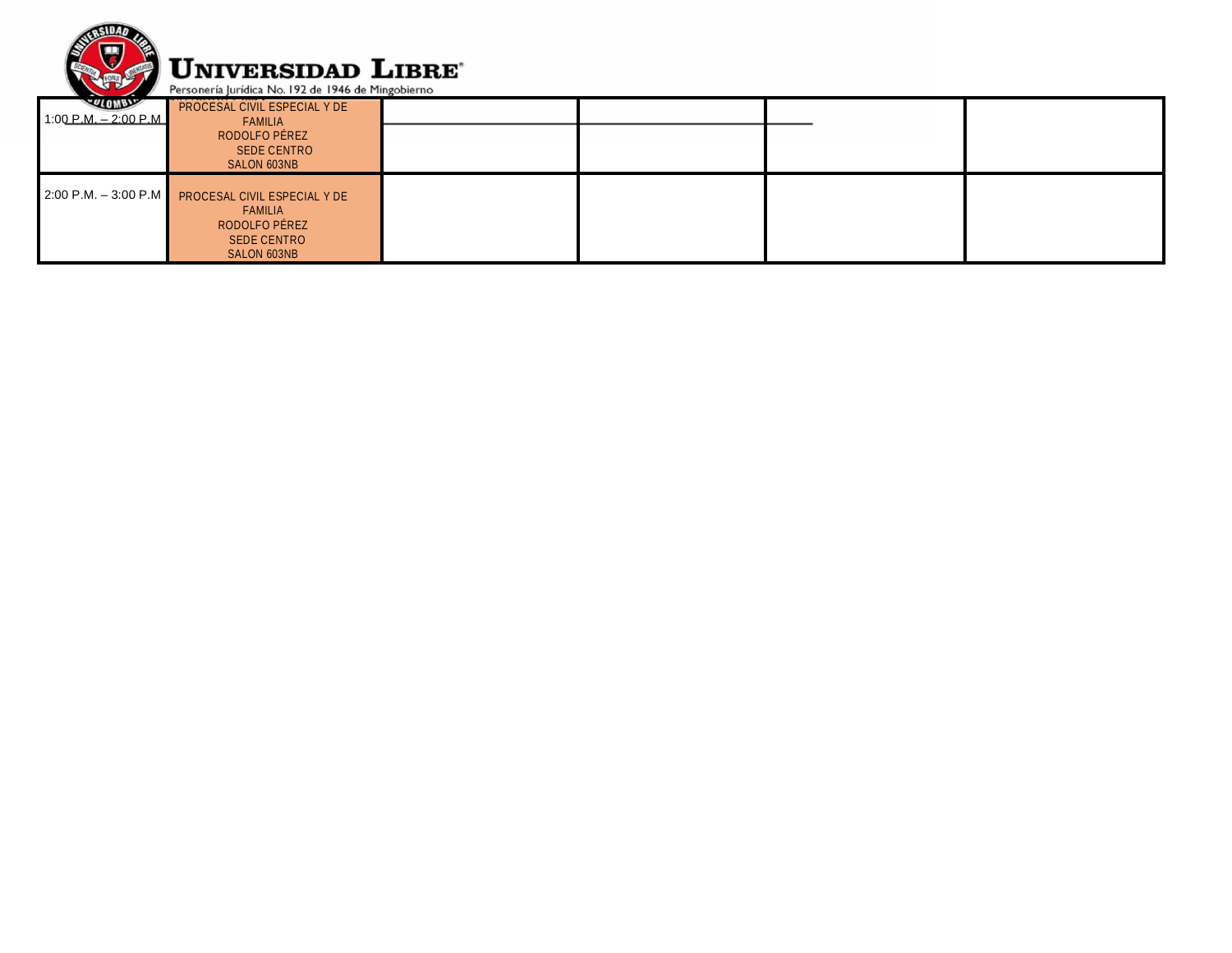

## **4 AÑO GRUPO B (50 ESTUDIANTES)**

| <b>HORA</b>           | <b>LUNES</b> | <b>MARTES</b> | <b>MIÉRCOLES</b> | <b>JUEVES</b> | <b>VIERNES</b> |
|-----------------------|--------------|---------------|------------------|---------------|----------------|
| 3:00 P.M. - 4:00 P.M. |              |               |                  |               |                |
| 4:00 P.M. - 5:00 P.M. |              |               |                  |               |                |
| 5:00 P.M. - 6:00 P.M. |              |               |                  |               |                |
|                       |              |               |                  |               |                |
|                       |              |               |                  |               |                |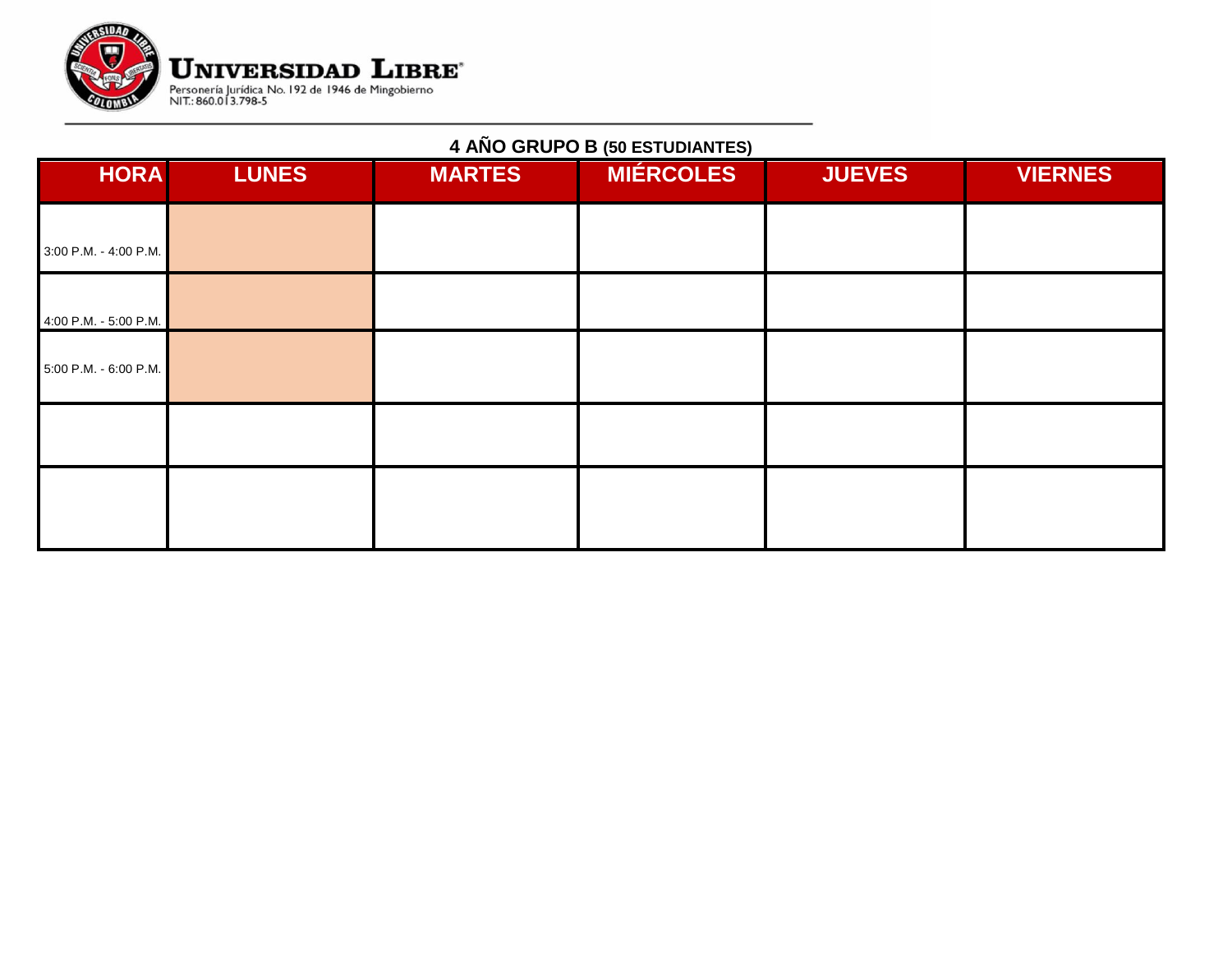

### **FACULTAD DE DERECHO Y CIENCIAS SOCIALES PROGRAMA DE DERECHO (ANUALIZADO) CALENDARIO B 2021-2 (AGOSTO 02 DE 2021 – MAYO 28 DE 2022)**

| <b>HORA</b>            | <b>LUNES</b>                                                                                                                                        | <b>MARTES</b>                                                                             | <b>MIÉRCOLES</b>                                                                                                                              | <b>JUEVES</b>                                                                                                        | <b>VIERNES</b>                                                                                                                             |
|------------------------|-----------------------------------------------------------------------------------------------------------------------------------------------------|-------------------------------------------------------------------------------------------|-----------------------------------------------------------------------------------------------------------------------------------------------|----------------------------------------------------------------------------------------------------------------------|--------------------------------------------------------------------------------------------------------------------------------------------|
| 6:00 A.M. - 7:00 A.M.  |                                                                                                                                                     |                                                                                           | <b>FINANZAS PÚBLICAS</b><br><b>FELIPE HERAS</b><br><b>SEDE PRINCIPAL</b><br>SALON 101B                                                        | <b>CRIMINALISTICA Y CIENCIAS</b><br><b>FORENSES</b><br><b>CARLOS NEWBAL</b><br><b>SEDE PRINCIPAL</b><br>SALON 106B   | <b>OPTATIVA IV PRIVADO</b><br><b>PRÁCTICA FORENSE EN LO</b><br><b>CIVIL</b><br>VILMA RIAÑO GONZÁLEZ<br><b>SEDE PRINCIPAL</b><br>SALON 106B |
| 7:00 A.M.- 8:00 A.M.   |                                                                                                                                                     |                                                                                           | <b>FINANZAS PÚBLICAS</b><br><b>FELIPE HERAS</b><br><b>SEDE PRINCIPAL</b><br>SALON 101B                                                        | <b>CRIMINALISTICA Y CIENCIAS</b><br><b>FORENSES</b><br><b>CARLOS NEWBAL</b><br><b>SEDE PRINCIPAL -</b><br>SALON 106B | <b>OPTATIVA IV PRIVADO</b><br>PRÁCTICA FORENSE EN LO<br><b>CIVIL</b><br>VILMA RIAÑO GONZÁLEZ<br><b>SEDE PRINCIPAL</b><br><b>SALON 106B</b> |
| $6:00 A.M - 7:00 A.M.$ | OPTATIVA V PÚBLICO<br><b>GESTIÓN DEL CONFLICTO EN</b><br>LO PÚBLICO<br><b>LINDA NADER ORFALE</b><br><b>SEDE PRINCIPAL</b><br><b>SALON TORREON 1</b> |                                                                                           |                                                                                                                                               |                                                                                                                      |                                                                                                                                            |
| 7:00 A.M - 8:00 A.M.   | OPTATIVA V PÚBLICO<br><b>GESTIÓN DEL CONFLICTO EN</b><br>LO PÚBLICO<br><b>LINDA NADER ORFALE</b><br><b>SEDE PRINCIPAL</b><br><b>SALON TORREON 1</b> |                                                                                           |                                                                                                                                               |                                                                                                                      |                                                                                                                                            |
| 8:00 A.M - 9:00 A.M    | <b>FILOSOFIA DEL DERECHO</b><br>CRISTÓBAL ARTETA<br><b>SEDE PRINCIPAL</b><br>SALON 104B                                                             |                                                                                           |                                                                                                                                               |                                                                                                                      | OPTATIVA I PÚBLICO<br><b>CONTRATACIÓN ESTATAL</b><br>OONA HERNÁNDEZ<br><b>SEDE PRINCIPAL</b><br>SALON 106B                                 |
| 9:00 A.M - 10:00 A.M.  | FILOSOFIA DEL DERECHO<br><b>CRISTÓBAL ARTETA</b><br><b>SEDE PRINCIPAL</b><br>SALON 104B                                                             | <b>RESPONSABILIDAD CIVIL</b><br><b>EDUARDO CERRA</b><br><b>SEDE CENTRO</b><br>SALON 415NB | OPTATIVA IV PÚBLICO<br>PRÁCTICA FORENSE EN LO<br><b>PÚBLICO</b><br><b>GRETTY PAVLOVICH</b><br><b>SEDE PRINCIPAL</b><br><b>SALON TORREON 2</b> | <b>SUCESIONES</b><br><b>VICENTE POLO</b><br><b>SEDE PRINCIPAL</b><br>SALON 106B                                      | OPTATIVA I PÚBLICO<br><b>CONTRATACIÓN ESTATAL</b><br>OONA HERNÁNDEZ<br><b>SEDE PRINCIPAL</b><br>SALON 106B                                 |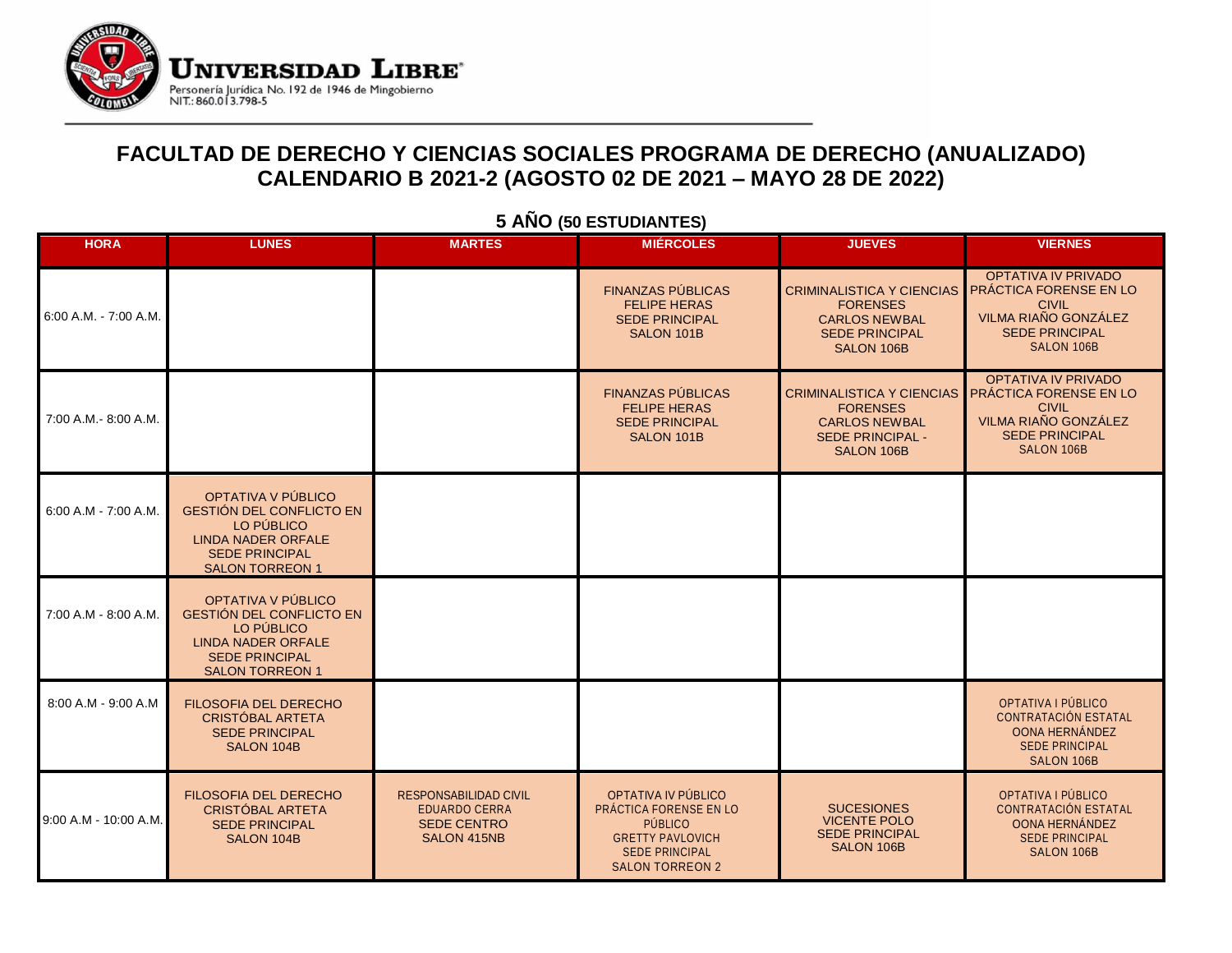

| <b>HORA</b>                | <b>LUNES</b>                                                                                                           | <b>MARTES</b>                                                                                      | <b>MIERCOLES</b>                                                                                                                              | <b>JUEVES</b>                                                                   | <b>VIERNES</b>                                                                                                                      |
|----------------------------|------------------------------------------------------------------------------------------------------------------------|----------------------------------------------------------------------------------------------------|-----------------------------------------------------------------------------------------------------------------------------------------------|---------------------------------------------------------------------------------|-------------------------------------------------------------------------------------------------------------------------------------|
| 8:00 A.M -9:00 A.M.        |                                                                                                                        | <b>RESPONSABILIDAD CIVIL</b><br><b>EDUARDO CERRA</b><br><b>SEDE CENTRO</b><br>SALON 415NB          | OPTATIVA IV PÚBLICO<br>PRÁCTICA FORENSE EN LO<br><b>PUBLICO</b><br><b>GRETTY PAVLOVICH</b><br><b>SEDE PRINCIPAL</b><br><b>SALON TORREON 2</b> | <b>SUCESIONES</b><br><b>VICENTE POLO</b><br><b>SEDE PRINCIPAL</b><br>SALON 106B | <b>OPTATIVA V PRIVADO</b><br><b>DERECHO SOCIETARIO</b><br><b>JAVIER CRESPO MUNOZ</b><br><b>SEDE PRINCIPAL</b><br>SALON 105B         |
| $9:00$ A.M $-$ 10:00 A.M.  |                                                                                                                        | <b>RESPONSABILIDAD CIVIL</b><br><b>EDUARDO CERRA</b><br><b>SEDE CENTRO</b><br>SALON 415NB          |                                                                                                                                               | <b>SUCESIONES</b><br><b>VICENTE POLO</b><br><b>SEDE PRINCIPAL</b><br>SALON 106B | <b>OPTATIVA V PRIVADO</b><br><b>DERECHO SOCIETARIO</b><br><b>JAVIER CRESPO MUNOZ</b><br><b>SEDE PRINCIPAL</b><br>SALON 105B         |
| 10:00 A.M. - 11:00 P.M.    |                                                                                                                        |                                                                                                    |                                                                                                                                               |                                                                                 | OPTATIVA I PRIVADO<br><b>DERECHO MARITIMO Y</b><br><b>PORTUARIO</b><br><b>CARLOS ESPINEL</b><br><b>SEDE PRINCIPAL</b><br>SALON 105B |
| 11:00 A.M. - 12:00 M.      |                                                                                                                        |                                                                                                    |                                                                                                                                               |                                                                                 | OPTATIVA I PRIVADO<br><b>DERECHO MARITIMO Y</b><br><b>PORTUARIO</b><br><b>CARLOS ESPINEL</b><br><b>SEDE PRINCIPAL</b><br>SALON 105B |
| $12:00 M. - 1:00 P.M.$     | OPTATIVA III PÚBLICO<br>DERECHO MINERO Y PETROLERO<br>JESÚS ACEVEDO<br><b>SEDE PRINCIPAL</b><br><b>SALON TORREON 1</b> |                                                                                                    |                                                                                                                                               |                                                                                 |                                                                                                                                     |
| 1:00 P.M. - 2:00 P.M.      | OPTATIVA III PÚBLICO<br>DERECHO MINERO Y PETROLERO<br>JESÚS ACEVEDO<br><b>SEDE PRINCIPAL</b><br><b>SALON TORREON 1</b> | <b>LABORAL ADMINISTRATIVO</b><br><b>HERNANDO OTTO FLORIÁN</b><br><b>SEDE CENTRO</b><br>SALON 415NB | <b>JURISPRUDENCIA</b><br>CONSTITUCIONAL<br><b>WILMAN GUERRERO</b><br><b>SEDE PRINCIPAL</b><br>SALON 303B                                      |                                                                                 |                                                                                                                                     |
| $2.00$ P, M, $-3:00$ P, M, |                                                                                                                        | <b>LABORAL ADMINISTRATIVO</b><br><b>HERNANDO OTTO FLORIAN</b><br><b>SEDE CENTRO</b><br>SALON 415NB | <b>JURISPRUDENCIA</b><br><b>CONSTITUCIONAL</b><br><b>WILMAN GUERRERO</b><br><b>SEDE PRINCIPAL</b><br><b>SALON 303B</b>                        |                                                                                 |                                                                                                                                     |